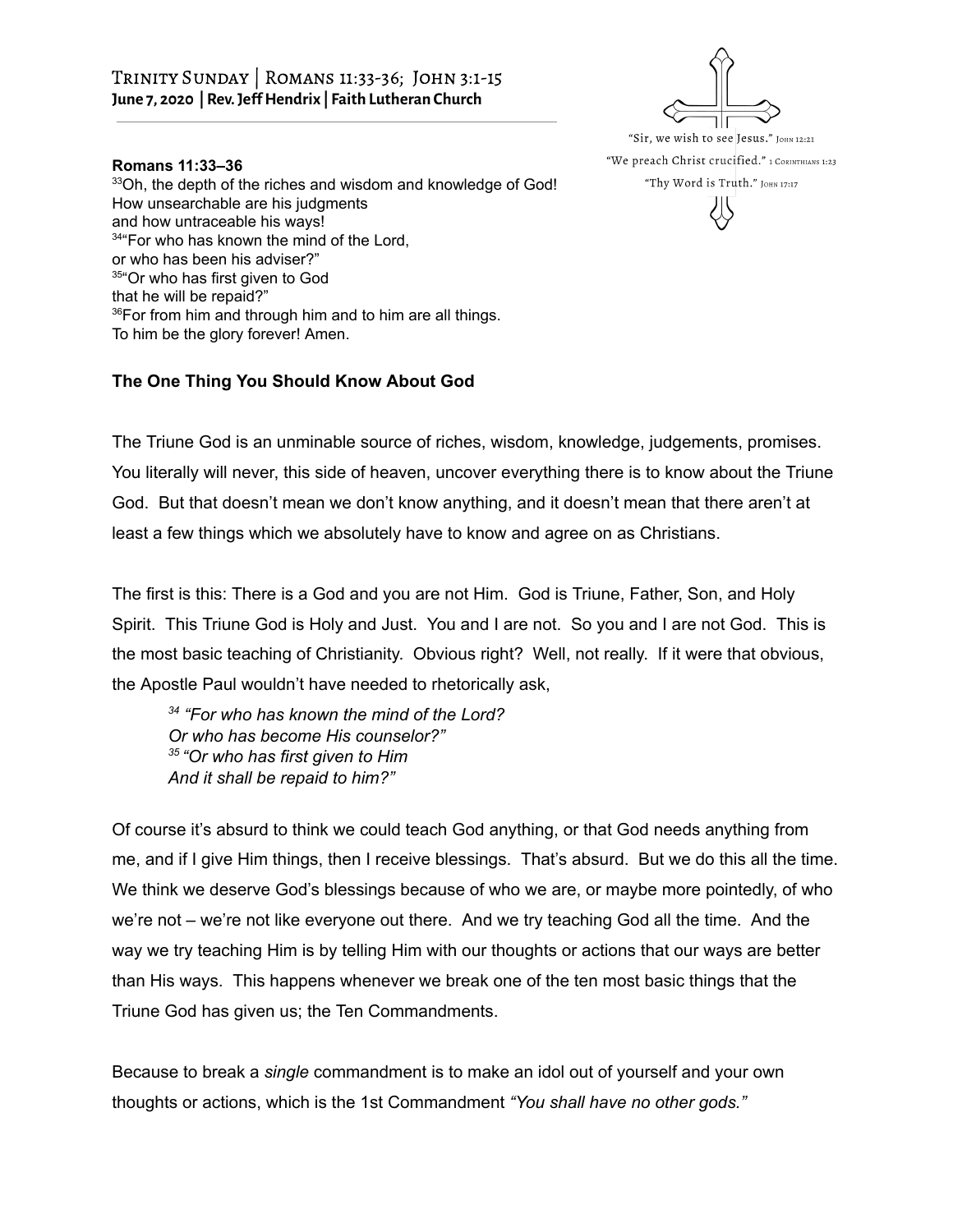And so what God tells us through the Ten Commandments is another basic thing we need to know as Christians, because not only will it help us make sense of our current world, but also of who God is and who I am not. The Ten Commandments show us what our true nature really is like.

It's no secret that the 5th Commandment, "You shall not kill" was broken in a big public way a little over a week ago, with the murder of George Floyd. And of course, even if he hadn't been killed, it still would have been a sin, because as Jesus says hating is murder of heart. And this is where racism stems from. It's a sin against the 5th Commandment, but also against the 8th; because the 8th Commandment tells us to always *"excuse our neighbor, speak well of him and put the best construction on everything."* Racism is to put the *worst* construction on everything; to believe that because our neighbor has a darker skin color, we are justified in thinking or speaking poorly of them, or not showing love to them as we ought.

In the case of George Floyd, while we don't know what was the actual motivation of the officers who killed him, the 5th commandment also says that it's also a sin even if you don't help and befriend your neighbor in his need. And this was obviously not done.

Now does the 5th Commandment mean that police officers should never use force or kill? No. Because the 4th commandment is above and before the 5th commandment. The 4th Commandment says we are to *"honor our father and mother [and all others in authority], so that we may live long on the earth."* The 4th Commandment is where God gives authority to the government to protect our life. So one of the duties that God has given to our government is the power of the sword and authority to kill. This is why Christians can be soldiers and police officers and kill justly.

But this doesn't mean that this authority and power can't be abused. A pastor on Issues, etc. said it this way: Just because a parent has authority over their children, doesn't give them the right to abuse their children, but unfortunately, some still do. And here's the thing about authority: when someone sins by their authority, it does deep and lasting damage. If a child is hurt by a stranger, that's one thing, but if a child is abused by their parent, that's something that will hurt deeper and longer.<sup>1</sup>

<sup>&</sup>lt;sup>1</sup> Bryan Wolfmueller, "The Killing of George Floyd and the Ensuing Riots and Unrest." Podcast on Issues, ETC. <https://issuesetc.org/2020/06/02/1532-the-killing-of-george-floyd-and-the-ensuing-riots-and-unrest-pr-bryan-wolfmueller-6-2-20/>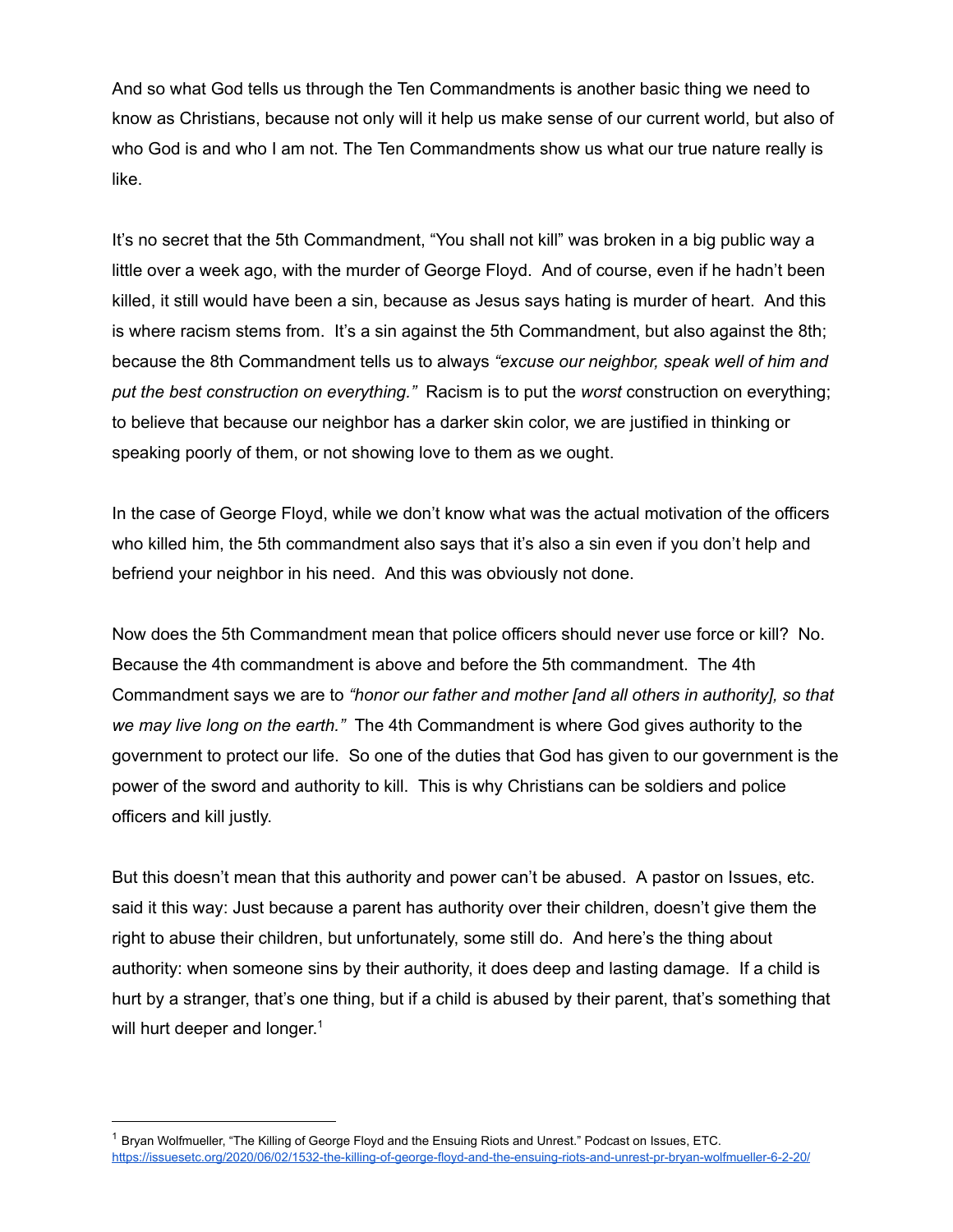This is the hurt that many in our country feel right now. The hurt of when someone who is supposed to protect them, all too often does the opposite. It doesn't mean that every authority is bad, but it does mean that many feel especially hurt by the sins of the few.

And Christians have not always done a great job with empathizing with and standing with our brothers and sisters who are deeply hurting, because this is an opportunity for the Gospel and love of Christ to shine. And so for that, we should repent.

But now, it's also no secret that the deep hurt that many feel has been carried over into violent rioting and looting. Understand what's going on: The tendency of human beings when we are sinned against, or we feel hurt, especially by those who should love us, is to take justice into our own hands. But God says *"vengeance is mine"* less than a chapter later in Romans (Romans 12:18). So when we do this, when we take matters into our hands, we are not leaving room for God to *His* work of justice.

This is always our temptation when we are sinned against. When we are sinned against by a person, the devil hardens our conscience toward that person. Or when we are sinned against by an institution, the devil hardens our conscience toward that institution. And so when we lash out at people or institutions that may have hurt us and *may in fact be corrupt and sinful,* when we sin against them, it feels good. In fact it feels *righteous*. We feel like we are doing a good work when we sin against those who sin against us. And the whole thing starts a vicious cycle of sin on top of sin, building energy, and trapping more and more people in sin.

This is the danger for everybody: for the people protesting, for the people watching, for the people making judgements at home in front of their TV's. We can even do this while we sit at home on our computers. We can look around us at all the crises happening, and we can use them to self-justify our thoughts. Whether that be that conservatives are racist or that progressives are lawless, or whatever. If we use events like this to justify our own thoughts and our actions rather than mourning for those who are mourning, rather than going to God in prayer, rather than forgiving those who sin against us and repenting and loving our neighbor, rather than proclaiming the peace of God, we are simply falling into righteous indignation and self-justification, to make the case that whatever we do or believe is good and just.

And that self-justification is to put ourselves into God's place. This is idolatry. We are making ourselves into our own god. And so here we are back again at the first commandment. We are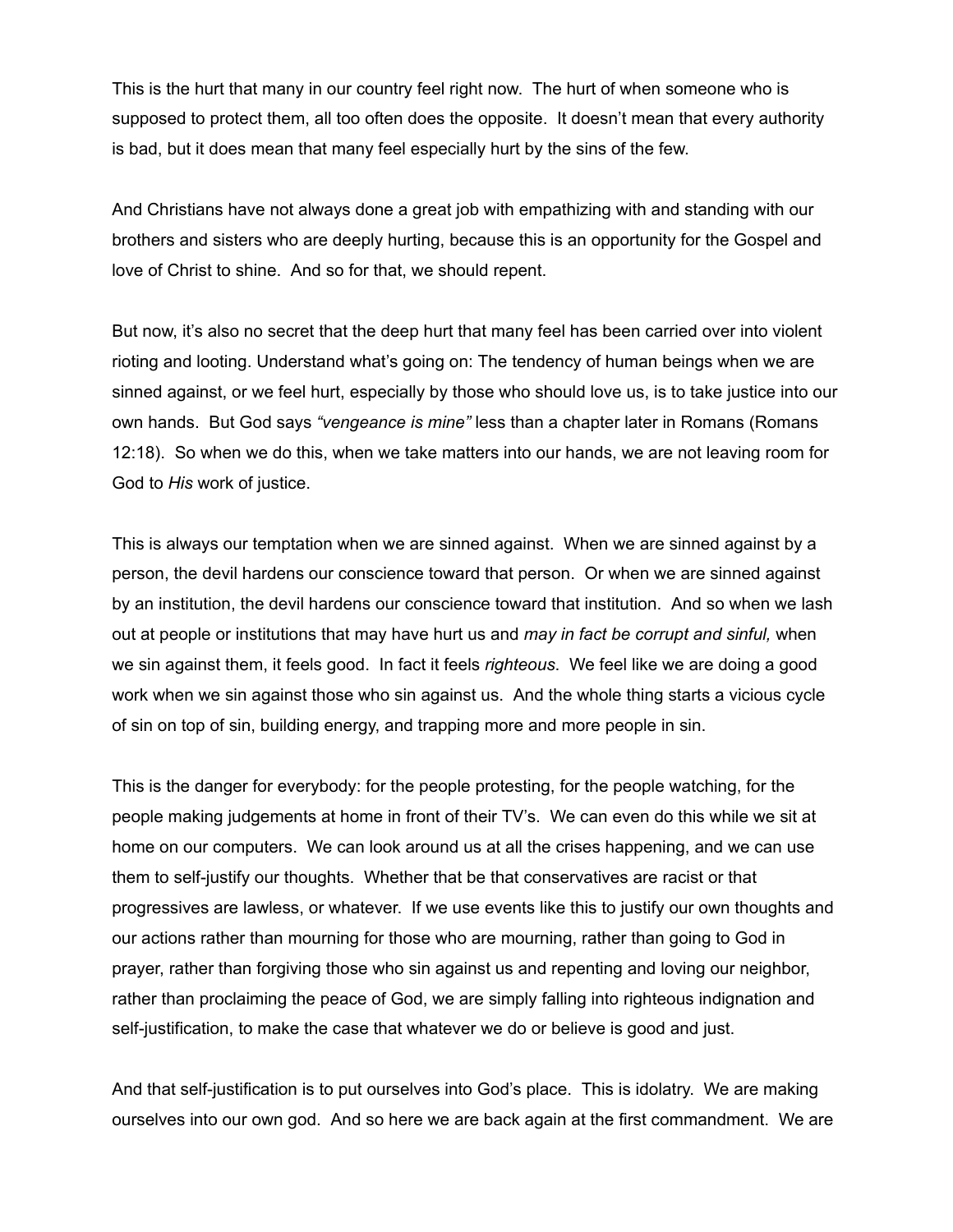not God. This is the very reason we require that confirmands memorize the Ten Commandments, because their primary purpose is to show us who we are not. We are not God.

## **Who We Are**

So if we are not God, who are we? This was the lesson that Jesus had to teach Nicodemus in our Gospel lesson; Pharisee Nicodemus initially came to Jesus thinking he could justify himself. Jesus said to him, *"Whatever is born of the flesh is flesh."* We're not God, we're a creation. But a creation, that since the fall into sin, has been born of sinful flesh. Every single person on earth can trace their lineage back to one man: Adam, who by his sin, caused sin and death to be passed down to each succeeding generation. So yes, this means that everyone on earth, no matter the color, is of the same family. But more significantly, it means that we're all sinners; and we're all on the same level. Sinners who cannot enter the kingdom of God by our own works.

But if we *could* enter the kingdom of God in this way, by self-justification, there would be no need for God; no need for Jesus to die on the cross, and certainly no need for the Holy Spirit to bring us faith. See, God cannot be full of riches, and His judgements cannot be unsearchable, and His ways untraceable, if all we had to do is look within to justify ourselves and better society.

The saying "I can't breath" has become a rallying cry around the world. But that also describes our condition due to sin. And for the very reason that we can't, is that God actually *breathes* His Spirit into us. That's the word that Jesus uses for the Holy Spirit to Nicodemus. John uses the Greek word *πνεῦμα* but in Hebrew it's *n*<sub>1</sub>. It's a word that means at the same time "wind," "spirit," and "breath." And it's the same breath that God the Holy Spirit breathed into Adam's nostrils to give Adam the breath of life.

This is the work of the Holy Spirit, to breath life into all the world. To create faith in our hearts so that the *world* for which Jesus died, would not perish but have everlasting life. And the way the Holy Spirit breathes this life into us is another basic thing: water and the word; Holy Baptism.

Holy Baptism tells what the Holy Trinity thinks of us. Holy Baptism is the act of the Triune God to give you a new name, a new family, a new identity, one not shaped by all your worthless and